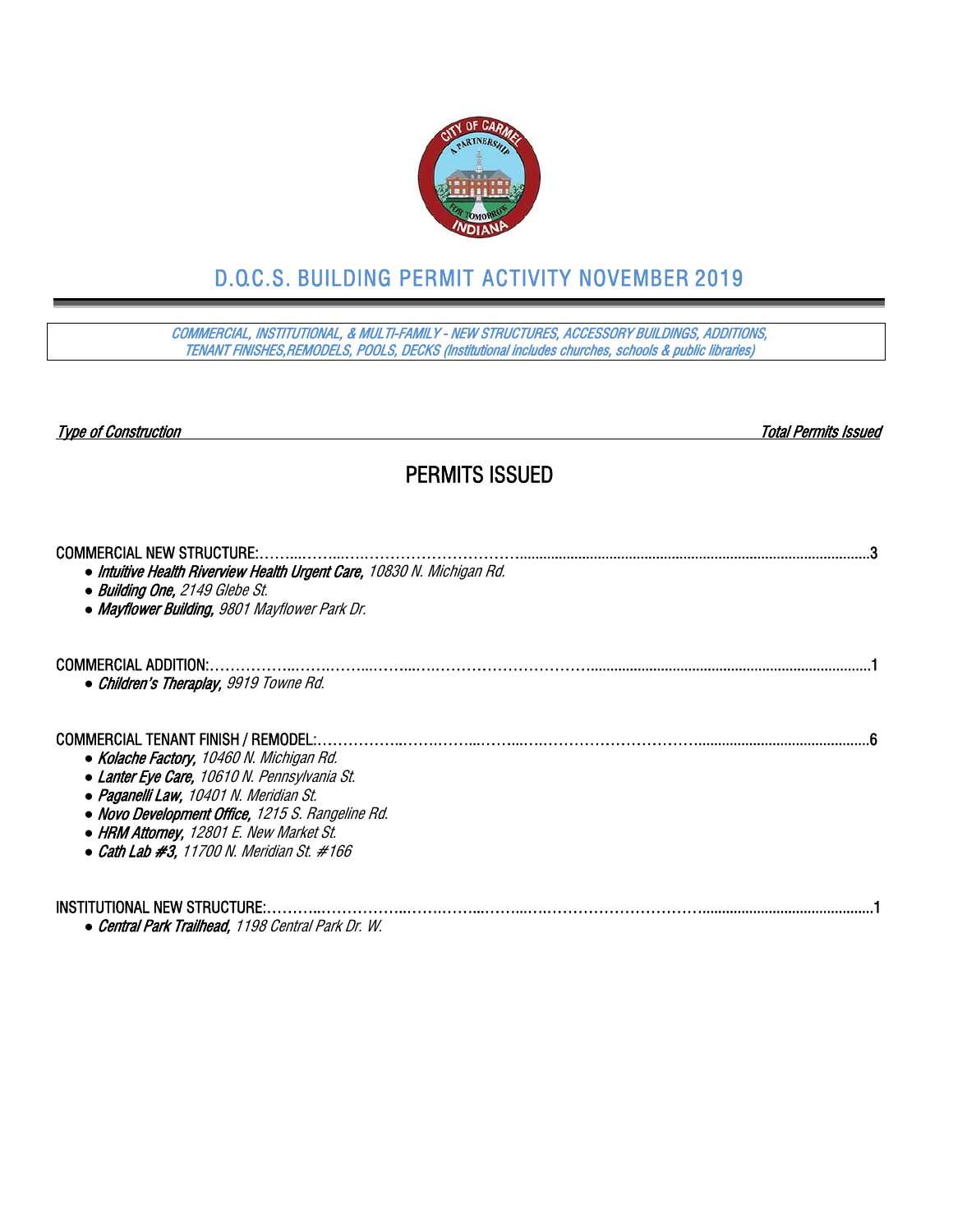## COMMERCIAL CERTIFICATES OF OCCUPANCY ISSUED

| <b>COMMERCIAL NEW STRUCTURE:</b><br>• Shoppes on Main, 13080 Grand Blvd.<br>• ZXV Investments, 12760 Meeting House Rd.<br>• Hamilton Retail Building, 885 Monon Green Blvd.                                                                                                                                                                                                                                                                                                                                                                                                 |
|-----------------------------------------------------------------------------------------------------------------------------------------------------------------------------------------------------------------------------------------------------------------------------------------------------------------------------------------------------------------------------------------------------------------------------------------------------------------------------------------------------------------------------------------------------------------------------|
| COMMERCIAL TENANT FINISH / REMODEL:<br>• PNC Bank, 11405 Pennsylvania St.<br>• Springmill Surgery Center, 10300 N. Illinois St.<br>• Willowbrook Pharmacy, 720 Adams St. #100 & #110<br>• PNC Bank. 2274 E. 116 <sup>th</sup> St.<br>• Renewal By Andersen, 1320 City Center Dr. #350<br>$\bullet$ Envista, 11555 N. Meridian St. #220<br>• Cross, Pennamped, Woosley & Glazier, 11595 N. Meridian St. #110<br>• Spenga, 14511 Clay Terrace Blvd. $#150$<br>$\bullet$ <i>X Golf, 14511 Clay Terrace Blvd. #120</i><br>• MMII Spec Suites, 11711 N. Meridian St. #405 & #430 |
| • American Financial Credit, 10333 N. Meridian St. #270<br>• Bath & Body Works, 14300 Clay Terrace Blvd. #120<br>• Hartford Group, 501 Pennsylvania Parkway 3 <sup>d</sup> Floor                                                                                                                                                                                                                                                                                                                                                                                            |

#### *●* Amenity Suite, 885 Monon Green Blvd.

### D.O.C.S. BUILDING & SIGN ACTIVITY NOVEMBER 2019

| TOTAL BUILDING PERMITS ISSUED:<br>97<br>117<br>22<br>TOTAL FENCE PERMITS ISSUED:<br>17<br>28<br>32<br>TOTAL SIGN PERMITS: I              |                             | <b>NOV 2019</b> | <b>NOV 2018</b> |
|------------------------------------------------------------------------------------------------------------------------------------------|-----------------------------|-----------------|-----------------|
| 592<br>Building inspections performed:<br>495<br>69<br>71<br>BUILDING PLAN REVIEWS:<br>25<br>PUBLIC REQUEST FOR INFORMATION (RFI):<br>44 | TOTAL PUBLIC EVENT BANNERS: | 11              | 8               |

### D.O.C.S. NEWS AND NOTES NOVEMBER 2019

*●* Alexia Lopez attended the 2019 Greenbuild Conference November 19-22 in Atlanta, GA.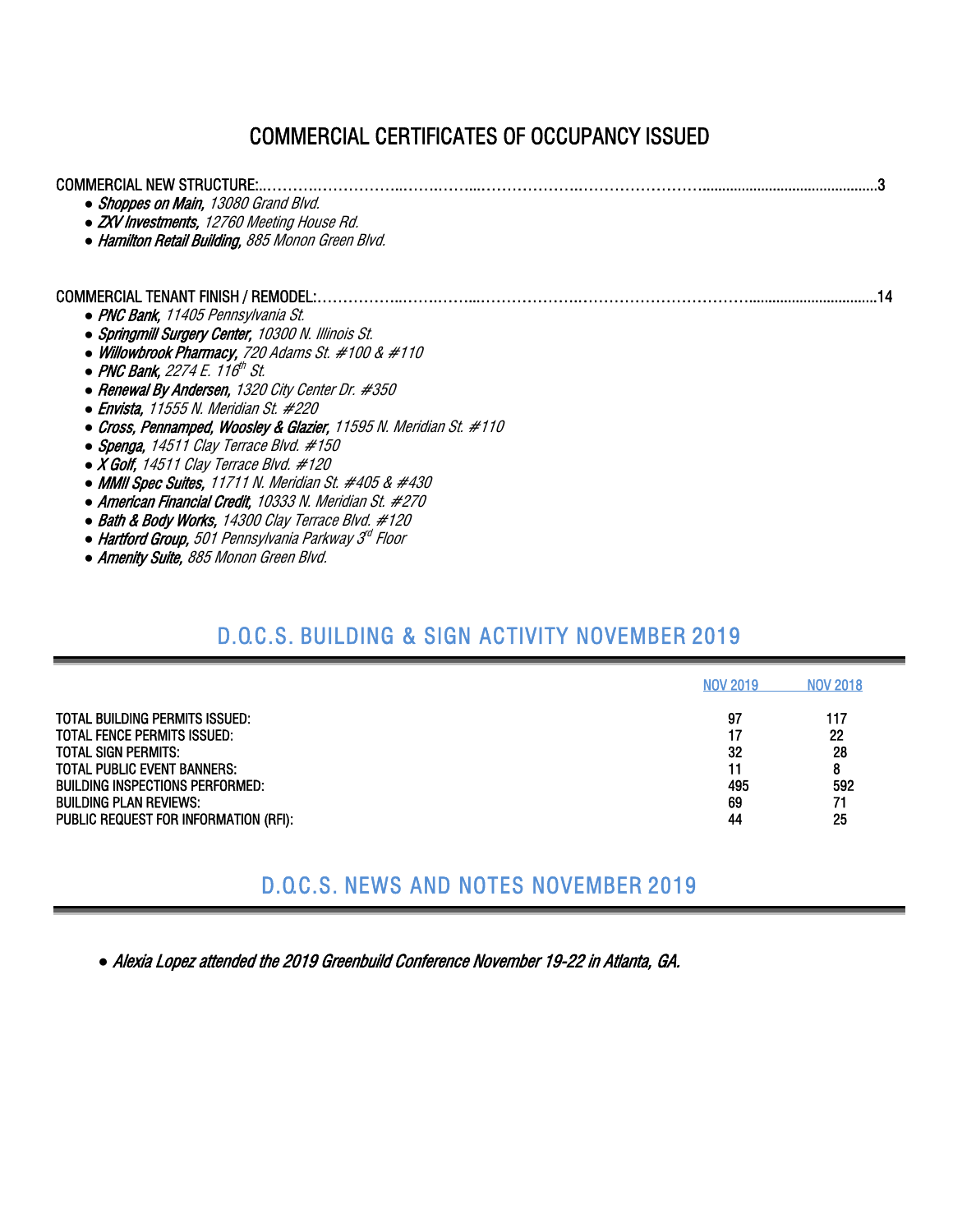#### CODE ENFORCEMENT TASK REPORT SUMMARY FOR NOVEMBER 2019

| <b>COMPLAINTS RECEIVED</b><br><b>EMAIL</b><br>"MY CARMEL" APP<br><b>PHONE</b><br>REFERRAL<br><b>STAFF</b><br>WALK-IN | TOTAL:<br>11<br>3<br>8<br>0 | <b>INSPECTION STATISTICS</b><br>NEW CASES<br>INITIAL INSPECTIONS<br>ABATEMENT<br>INITIAL VIOLATION NOTICE<br><b>RE-INSPECTIONS</b><br><b>CLOSED CASES</b> |                                    |                           | TOTAL:<br>24<br>6<br>116<br>92 |
|----------------------------------------------------------------------------------------------------------------------|-----------------------------|-----------------------------------------------------------------------------------------------------------------------------------------------------------|------------------------------------|---------------------------|--------------------------------|
| <b>INSPECTIONS BY AREA</b><br>NEW CASES<br>INITIAL INSPECTIONS<br><b>RE-INSPECTIONS</b><br>CLOSED CASES              | <b>WEST</b><br>റ<br>26<br>8 | <b>CENTRAL</b><br>10<br>5<br>50<br>48                                                                                                                     | <b>EAST</b><br>12<br>6<br>40<br>36 | TOTAL:<br>24<br>116<br>92 |                                |

CODE ENFORCEMENT MONTHLY REPORT FOR NOVEMBER 2019

| <b>TYPE OF COMPLAINT/VIOLATION</b> | <b>NEW CASES</b> | <b>TYPE OF COMPLAINT/VIOLATION</b> | <b>NEW CASES</b> |
|------------------------------------|------------------|------------------------------------|------------------|
| BUILDING CODE VIOLATIONS           |                  | PROPERTY MAINTENANCE               |                  |
| COMMERCIAL VEHICLE                 |                  | RECREATIONAL VEHICLE               |                  |
| <b>DUMPSTER</b>                    | 4                | RIGHT-OF-WAY OBSTRUCTION           |                  |
| <b>FARM ANIMALS</b>                | 0                | <b>SIDEWALK</b>                    |                  |
| <b>FENCE VIOLATION</b>             | 0                | <b>SIGNS</b>                       | 76               |
| <b>GRASS OR WEEDS</b>              | 0                | TRASH/DEBRIS                       | 5                |
| <b>HOME OCCUPATION</b>             | 0                | UNSAFE BUILDING                    |                  |
| NOISE REGULATIONS                  | 0                | <b>JUNK VEHICLE</b>                |                  |
| OPEN AND ABANDONED                 | 0                | ZONING USE VIOLATIONS              |                  |
| OUTDOOR STORAGE                    | 2                | SNOW AND ICE REMOVAL               |                  |
| PARKING IN LAWN/GREENBELT          |                  | <b>OTHER</b><br>TOTAL              | 101              |

FORECLOSURE MONITORING SUMMARY FOR NOVEMBER 2019

|                               | <b>COMPLAINTS RECEIVED</b> |                |             |        |  |  |  |  |  |
|-------------------------------|----------------------------|----------------|-------------|--------|--|--|--|--|--|
|                               | <b>NEW CASES</b>           |                | 0<br>5      |        |  |  |  |  |  |
|                               | INITIAL INSPECTIONS        |                |             |        |  |  |  |  |  |
|                               | ABATEMENT                  |                |             |        |  |  |  |  |  |
|                               | INITIAL VIOLATION NOTICE   |                |             |        |  |  |  |  |  |
|                               | RE-INSPECTIONS             |                |             |        |  |  |  |  |  |
|                               | CLOSED CASES               |                | 5           |        |  |  |  |  |  |
| <b>FORECLOSURE STATISTICS</b> | <b>WEST</b>                | <b>CENTRAL</b> | <b>EAST</b> | TOTAL: |  |  |  |  |  |
| NEW CASES                     | 0                          |                | $\Omega$    |        |  |  |  |  |  |
| INITIAL INSPECTIONS           |                            | 4              | 0           |        |  |  |  |  |  |
| RE-INSPECTIONS                |                            | 10             | 10          | 23     |  |  |  |  |  |
| <b>CLOSED CASES</b>           |                            |                | 3           | :C     |  |  |  |  |  |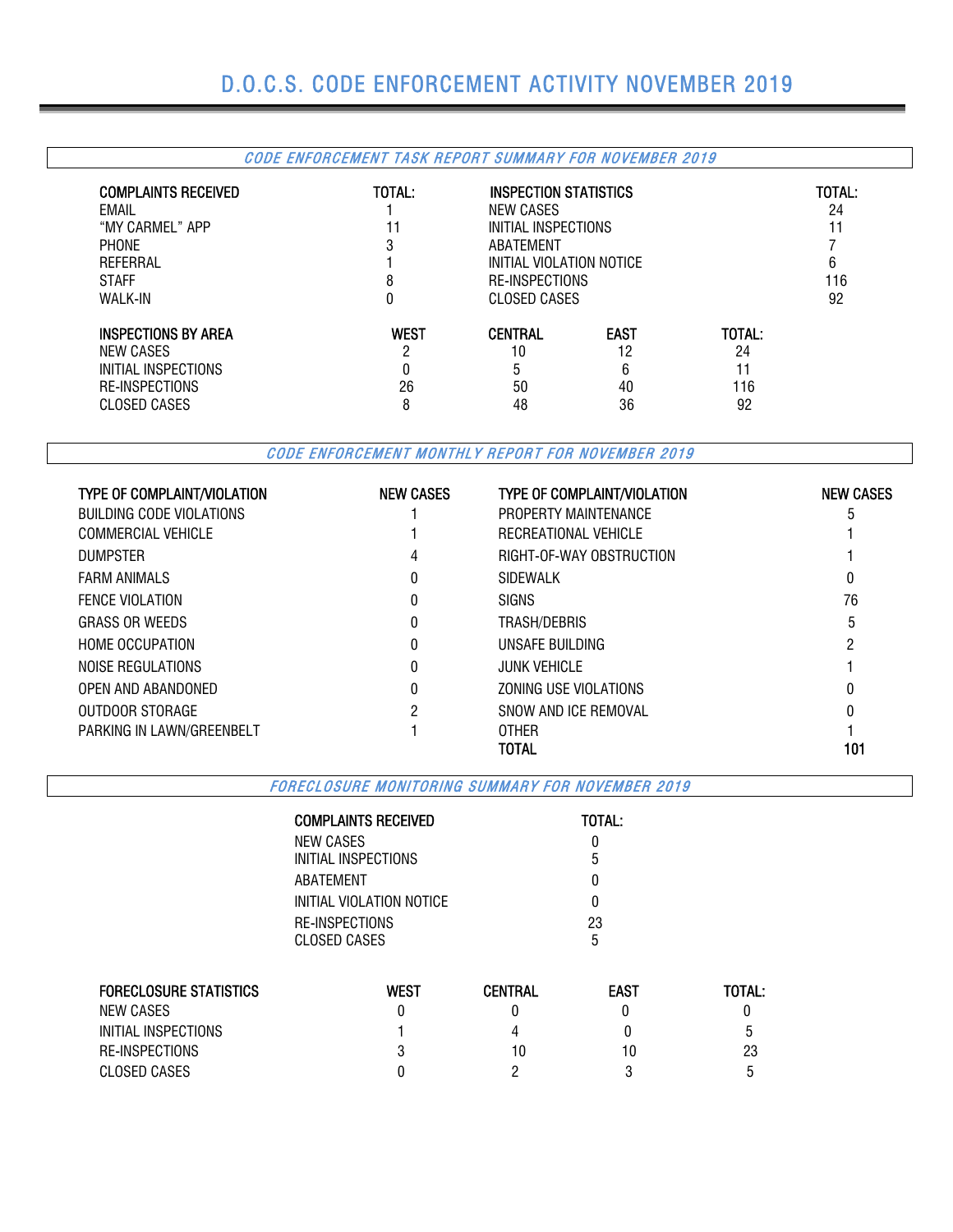| <b>BITY OF CARMS</b><br>PARTNERSH                                  |                   |                | <b>NOVEMBER 2019</b>  |                       |                       |
|--------------------------------------------------------------------|-------------------|----------------|-----------------------|-----------------------|-----------------------|
|                                                                    |                   |                | <b>CITY OF CARMEL</b> |                       |                       |
|                                                                    | <b>NOV</b>        | <b>YTD</b>     | <b>NOV</b>            | YTD                   | <b>DIFFERENCE YTD</b> |
| VDIAN                                                              | 2019              | 2019           | 2018                  | 2018                  | 2018-2019             |
| <b>SINGLE FAMILY</b>                                               | 19                | 310            | 29                    | 392                   | $82 -$                |
| <b>TOWN HOMES</b><br>Total # of Buildings: 0 Total # of parcels: 0 | 0                 | 25             | 12                    | 66                    | $41 -$                |
| <b>TWO-FAMILY</b>                                                  | $\bf{0}$          | 0              | 0                     | $\bf{0}$              | 0                     |
| Total # of Dwelling Units:                                         | 0                 |                | O                     |                       | $\mathbf{0}$          |
| <b>MULTI-FAMILY</b><br>Total # of Dwelling Units:                  | $\mathbf{0}$<br>0 | 1<br>112       | 0<br>$\mathbf{0}$     | $\overline{2}$<br>291 | 1-<br>$179 -$         |
| <b>TOTAL # PERMITS ISSUED:</b>                                     | 19                | 336            | 41                    | 460                   | $124 -$               |
| <b>TOTAL # of DWELLING UNITS:</b>                                  | $\overline{19}$   | 447            | $\overline{41}$       | 749                   | $302 -$               |
| <b>ROOM ADDITION</b>                                               | 3                 | 33             | 4                     | 26                    | $7+$                  |
| ROOM ADDITION & INTERIOR REMODEL COMBINATION                       | $\bf{0}$          | 13             | 1                     | 12                    | $1+$                  |
| <b>RESIDENTIAL REMODEL</b>                                         | 9                 | 158            | 12                    | 172                   | $14 -$                |
| <b>PORCH ADDITION</b>                                              | $\overline{2}$    | 28             | $\overline{2}$        | 36                    | $8-$                  |
| PORCH & DECK COMBINATION ADDITION                                  | $\bf{0}$          | 14             | 0                     | 4                     | $10+$                 |
| <b>DECK ADDITION</b>                                               | 1                 | 31             | 0                     | 36                    | $5-$                  |
| RESIDENTIAL ACCESSORY BLDG.                                        | 3                 | 38             | 4                     | 34                    | $4+$                  |
| RESIDENTIAL SWIMMING POOL/SPA                                      | 3                 | 72             | 4                     | 61                    | $11 +$                |
| <b>GARAGE / CARPORT ATTACHED</b>                                   | $\mathbf{0}$      | 6              | 0                     | 5                     | $1+$                  |
| <b>GARAGE / CARPORT DETACHED</b>                                   | $\mathbf 0$       | 4              | 1                     | 13                    | $9-$                  |
| <b>FENCE PERMITS</b>                                               | 17                | 327            | 22                    | 315                   | $12+$                 |
| <b>SOLAR PANELS</b>                                                | 1                 | $\overline{2}$ | 1                     | $\overline{2}$        | 0<br>$1 -$            |
| <b>COMMERCIAL BUILDING</b><br><b>COMMERCIAL ADDITION</b>           | 3                 | 18<br>6        | $\overline{2}$        | 19<br>10              | $4-$                  |
| <b>COMMERCIAL REMODEL</b>                                          | 1<br>$\mathbf{2}$ | 81             | 0<br>5                | 63                    | $18 +$                |
| <b>COMMERCIAL ADDITION &amp; REMODEL COMBINATION</b>               | $\bf{0}$          | $\overline{2}$ | 0                     | 0                     | $2+$                  |
| <b>COMMERCIAL SWIMMING POOL</b>                                    | $\mathbf{0}$      | 3              | 0                     | 5                     | $2 -$                 |
| <b>COMMERCIAL ACCESSORY BLDG</b>                                   | 0                 | 1              | 0                     | 1                     | 0                     |
| <b>COMMERCIAL TENANT SPACE</b>                                     | 4                 | 88             | 5                     | 89                    | $1 -$                 |
| <b>COMMERCIAL DECK</b>                                             | $\bf{0}$          | 0              | 0                     | 0                     | 0                     |
| <b>TEMPORARY USE</b>                                               | 1                 | 34             | 3                     | 50                    | $16-$                 |
| <b>INSTITUTIONAL BUILDING</b>                                      | 1                 | 1              | 0                     | 28                    | $27 -$                |
| <b>INSTITUTIONAL ADDITION</b>                                      | 0                 | 0              | 0                     | 4                     | 4-                    |
| <b>INSTITUTIONAL REMODEL</b>                                       | 0                 | 18             | 0                     | 0                     | $18 +$                |
| INSTITUTIONAL ADDITION & REMODEL COMBINATION                       | 0                 | 1              | $\bf{0}$              | 4                     | $3-$                  |
| INSTITUTIONAL ACCESSORY BLDG                                       | 0                 | 0              | 0                     | 0                     | $\bf{0}$              |
| INSTITUTIONAL SWIMMING POOL                                        | 0                 | 0              | 0                     | 2                     | $2 -$                 |
| INSTITUTIONAL DECK                                                 | $\bf{0}$          | 0              | 0                     | 0                     | 0                     |
| <b>CELL TOWER / CO-LOCATE</b>                                      | 0                 | 13             | 0                     | 6                     | $7+$                  |
| <b>DEMOLITION</b><br>Residential: 1 Commercial: 1 Institutional: 0 | $\mathbf{2}$      | 31             | 0                     | 35                    | $4-$                  |
| <b>ELECTRICAL</b><br><b>Inspection Only</b>                        | 25                | 183            | 10                    | 168                   | $15+$                 |
| <b>TOTAL PERMITS ISSUED:</b>                                       | 97                | 1,542          | 117                   | 1,660                 | $118 -$               |

\*\*NOTE: This total does not include sign permits.

ESTIMATED COST OF CONSTRUCTION IN CARMEL FOR NOVEMBER 2019: \$24,403,566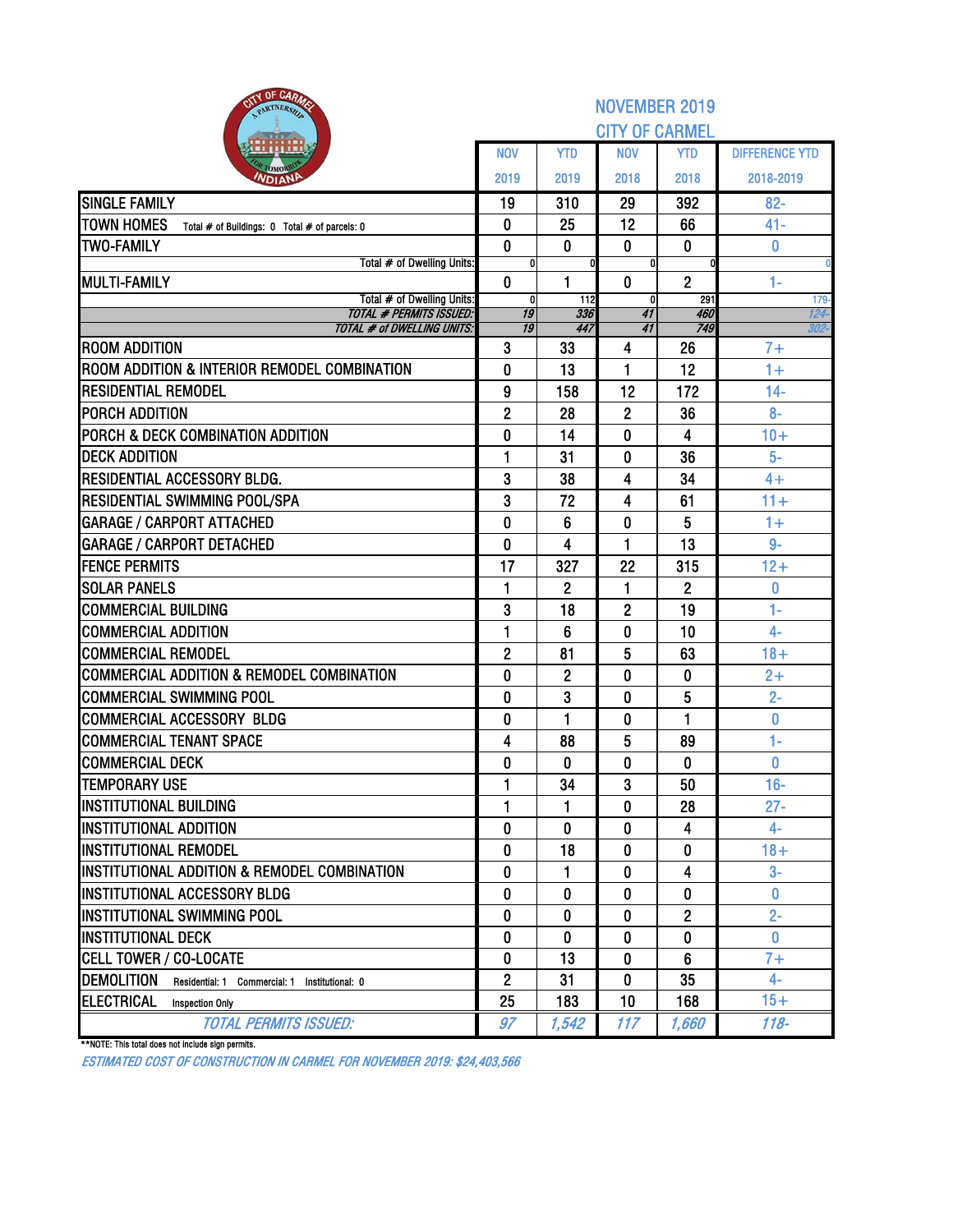## DEPARTMENT OF COMMUNITY SERVICES INCOME REPORT NOVEMBER 1-30, 2019



| <b>TRANSACTION TYPE:</b>                                                     | <b>TRANSACTIONS:</b> |                 | <b>AMOUNT:</b> |
|------------------------------------------------------------------------------|----------------------|-----------------|----------------|
| BUILDING PERMITS: [Includes the fee for full Certificate of Occupancy (C/O)] | 77                   | \$              | 84,197.45      |
| <b>DEMOLITION PERMITS:</b>                                                   | $\overline{c}$       | \$              | 465.00         |
| <b>LATE FEES:</b>                                                            | $\mathbf 0$          | $\overline{\$}$ |                |
| RE-INSPECTION, ADDITIONAL INSPECTION, AND/OR TEMPORARY C/O:                  | 42                   | \$              | 8,110.00       |
| PLAN AMENDMENT: (Commercial / Institutional)                                 | $\overline{c}$       | \$              | 724.00         |
| PLAN AMENDMENT: (Residential)                                                | 0                    | \$              |                |
| <b>SPECIAL EVENT PERMITS:</b>                                                | 0                    | \$              |                |
| TEMPORARY USE PERMITS/EXTENSIONS:                                            | 0                    | \$              |                |
| <b>APPEALS:</b>                                                              | 0                    | \$              |                |
| <b>DUPLICATE PLACARDS:</b>                                                   | 0                    | \$              |                |
| <b>FENCE PERMITS:</b>                                                        | 14                   | \$              | 728.00         |
| FENCE LIABILITY WAIVER: (Paid to Hamilton County)                            | 9                    | \$              | 252.00         |
| <b>ABATEMENT:</b>                                                            | 0                    | \$              |                |
| ADLS:                                                                        | 1                    | \$              | 730.00         |
| <b>ADLS AMENDMENT:</b>                                                       | $\mathbf{1}$         | \$              | 1,006.00       |
| <b>COMMITMENT AMENDMENT:</b>                                                 | 0                    | \$              |                |
| <b>DEVELOPMENT PLAN:</b>                                                     | 1                    | \$              | 1,325.08       |
| DEVELOPMENT PLAN AMENDMENT:                                                  | $\mathbf 0$          | \$              |                |
| <b>HPR REVIEW:</b>                                                           | 0                    | \$              |                |
| <b>ORDINANCE AMENDMENT:</b>                                                  | 0                    | \$              |                |
| <b>PLAT VACATE:</b>                                                          | 0                    | \$              |                |
| <b>PRIMARY PLAT:</b>                                                         | 0                    | \$              | ٠              |
| PRIMARY PLAT AMENDMENT:                                                      | 0                    | \$              |                |
| <b>PUD ORDINANCES:</b>                                                       | 0                    | \$              |                |
| <b>REZONE:</b>                                                               | 0                    | \$              |                |
| <b>ADDITIONAL WAIVER:</b>                                                    | 0                    | \$              |                |
| <b>SDR SITE PLAN REVIEW:</b>                                                 | 0                    | \$              |                |
| <b>SECONDARY PLAT/REPLAT:</b>                                                | 1                    | \$              | 4,987.00       |
| <b>SUBDIVISION WAIVER:</b>                                                   | 0                    | \$              |                |
| MISC. ZONING WAIVER:                                                         | 0                    | \$              |                |
| <b>TAC ONLY:</b>                                                             | 0                    | \$              |                |
| <b>DEVELOPMENT STANDARDS VARIANCE:</b>                                       | 3                    | \$              | 6,161.00       |
| <b>HEARING OFFICER REVIEW:</b>                                               | 1                    | \$              | 180.00         |
| <b>SPECIAL EXCEPTION VARIANCE:</b>                                           | 0                    | \$              | $\blacksquare$ |
| <b>SPECIAL USES:</b> (Includes Special Use Amendments)                       | 1                    | \$              | 1,099.00       |
| <b>USE VARIANCE:</b>                                                         | $\overline{c}$       | \$              | 4,910.80       |
| <b>SIGN PERMITS:</b>                                                         | 30                   | \$              | 7,250.72       |
| <b>ZONING DETAILS/LETTER:</b>                                                | 1.                   | \$              | 105.00         |
| PARK & RECREATION IMPACT FEE (PRIF):                                         | 20                   | \$              | 59,440.00      |
| TOTALS:                                                                      |                      |                 |                |
| <b>GENERAL FUND #101:</b>                                                    |                      | \$              | 122,231.05     |
| PRIF ACCOUNT # 106:                                                          |                      | \$              | 59,440.00      |
| <b>UTILITY FEES:</b> (Sewer/Water permits)                                   |                      | \$              | 58,899.00      |
| <b>TOTAL DEPOSIT:</b>                                                        |                      | \$              | 240,570.05     |
| Last Month's General Fund Deposit:                                           |                      | \$              | 168,581.41     |
| Last Month's Total Deposit:                                                  |                      | \$              | 349,571.41     |

NOTE: Receipts were deposited for 18 business days this month.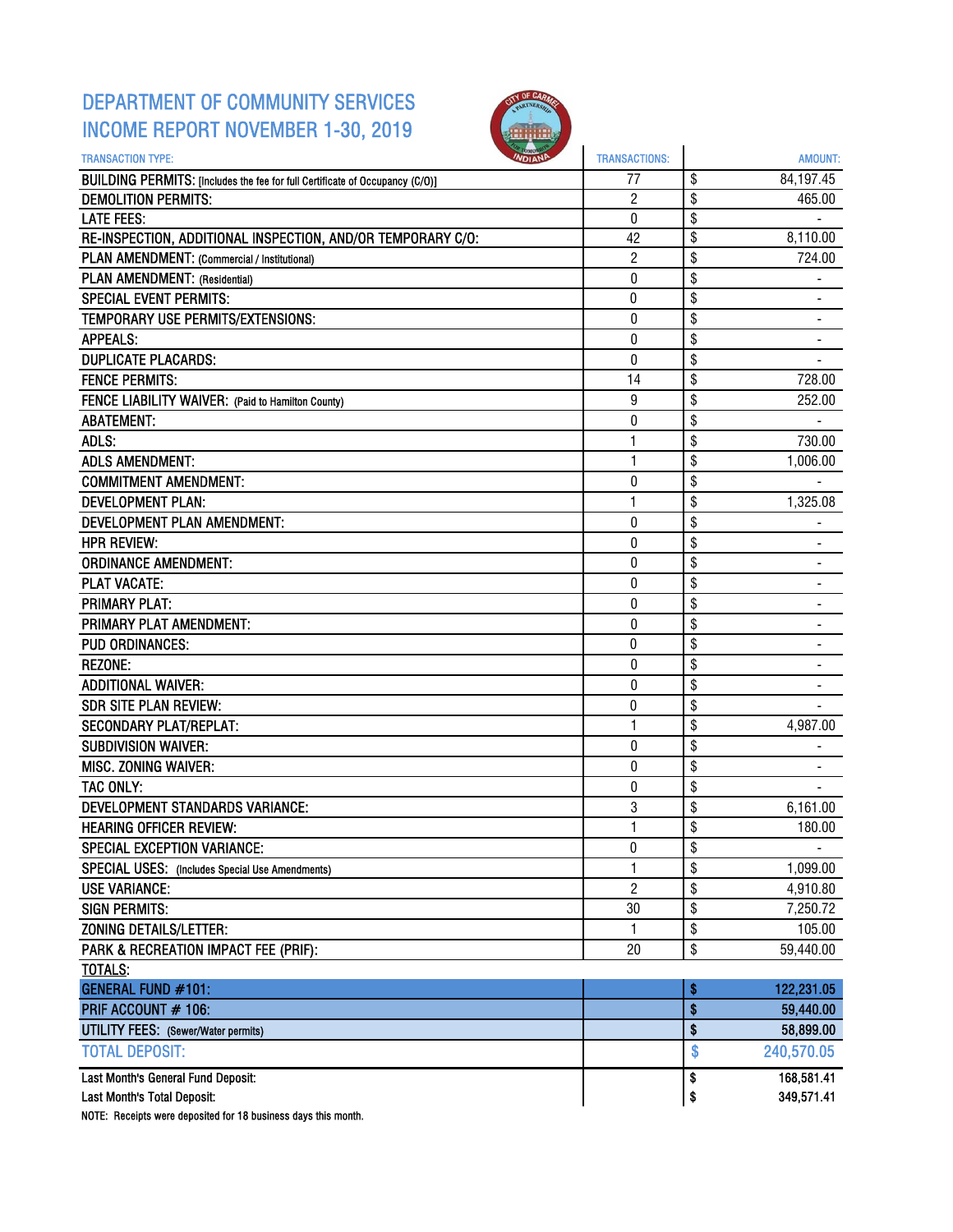#### **City of Carmel Monthly Permits Issued Page 1**

| Issue<br>Date | Status | Permit<br><b>NO</b> |     | Subdiv Name                      | <b>Property Address</b>              | Permit Type Description             | Estimated<br>Cost of<br>Construction | Sq Ft    | <b>Contractor Name</b>                       | <b>Contractor Address</b>          | Cont.City          | Cont<br>State | Cont.<br>Zip | Cont.Phone    | Propety Owner (as listed<br>per applicant) | Owner Adrs                       | Owner City          | Owner<br>State | Owner<br>Zip |
|---------------|--------|---------------------|-----|----------------------------------|--------------------------------------|-------------------------------------|--------------------------------------|----------|----------------------------------------------|------------------------------------|--------------------|---------------|--------------|---------------|--------------------------------------------|----------------------------------|---------------------|----------------|--------------|
| 11/01/19      |        | 19040219            |     |                                  | 9919 TOWNE RD                        | COMMERCIAL ADDITION                 | \$2,000,000                          | 11,009   | A WILHELM                                    | 3914 PROSPECT ST                   | NDIANAPOLIS        |               | 46203        | 317) 359-5411 | THE CHILDREN'S THERAPLAY FOUNDATION        | 9919 TOWNE RD                    | CARMEL              |                | 46032        |
|               |        | 19090084            | 13  | PARK NORTHWESTERN                | 10460 N MICHIGAN RD                  | <b>COMMERCIAL TENANT FINISH</b>     | \$300,000                            | 2.385    | <b>CORT BUILDERS</b>                         | 8709 CASTLE PARK DF                | <b>NDIANAPOLIS</b> |               | 46256        | 317) 872-4181 | SMITH FAMILY INVESTMENTS, LLC              | P.O. BOX 13185                   | PALM DESERT         | CA.            | 92255        |
|               |        | 19100111            | 862 | VILLAGE OF WESTCLAY              | 2273 FINCHLEY RD                     | RESIDENTIAL PORCH ADDITION          | \$30,000                             | 432      | RMB BUILDING INC                             | 167 FINCHI FY RD                   | <b>ARMEL</b>       |               | 46032        | 317) 587-1388 | SEKETA, GREG & KAREN                       | 273 FINCHLEY RD                  | CARMEL              |                | 46032        |
|               |        | 19100211            |     | CARMEL VIEW                      | 120 CARMEL VIEW DR                   | ELECTRICAL PERMIT/INSPECTION        | \$0                                  | $\circ$  | <b>MISTER SPARKY</b>                         | 1040 INDUSTRIAL BLVD               | NDIANAPOLIS        |               | 46254        | 317) 874-8748 | PLUMMER MARK                               | 20 CARMELVIEW DR                 | CARMEL              |                | 46032        |
|               |        | 19110002            |     | WOODLAND SPRINGS                 | 11409 E LAKESHORE DF                 | ELECTRICAL PERMIT/INSPECTION        | \$0                                  | $\Omega$ | LECTRICAL ENTERPRISES, INC.                  | 5715 E. CHURCHMAN AVE. STE.M       | <b>NDIANAPOLIS</b> |               | 46203        | 317) 784-2224 | PERGAL, GREGORY & KATHLEEN                 | 1409 LAKESHORE DR E              | CARMEL              |                | 46033        |
| 11/04/19      |        | 19080075            |     | MORGANS CREEK SUBDIVISION        | 4925 MORGANS CREEK CT                | RESIDENTIAL ACCESSORY STRUCTURE     | \$30,638                             | 384      | THE SMART PERGOLA                            | 2958 BRIGHTON AVE                  | ARMEL              |               | 46032        |               | POHRER JOF                                 | 925 MORGANS CREEK CT             | CARMEL              |                | 46033        |
|               |        | 19090107            |     | HUNTERSFIELD                     | 0598 HUNTERSFIELD DR                 | RESIDENTIAL REMODEL                 | \$4,000                              | 200      | <b>UKATE FINE REMODELING</b>                 | 111 HOLIDAY LN                     | <b>FRANKI IN</b>   |               | 46131        | 317) 736-9961 | <b>DESMARAIS, DAVID</b>                    | 0598 HUNTERSFIELD DR             | CARMEL              |                | 46032        |
|               |        | 19100058            |     | COOL CREEK NORTH                 | 1528 SPRUCE DR                       | RESIDENTIAL PORCH ADDITION          | \$46,100                             | 252      | PATIO ENCLOSURES                             | 0080 E 121ST ST #139               | <b>ISHERS</b>      |               | 46037        | 317) 579-2255 | MAYNARD, CARRIE                            | 528 SPRUCE DF                    | CARMEL              |                | 46033        |
|               |        | 19110013            |     | <b>I OST OAKS AT HAVE RSTICK</b> | 5880 LOST OAKS DR                    | FENCE PERMIT/INSPECTION             | SO <sub>2</sub>                      | $\Omega$ | <b>BULLSEYE FENCE DESIGN INC.</b>            | PO BOX 941                         | <b>VOBLESVILLE</b> |               | 46061-0941   | 317) 774-0197 | DUNCAN, ANITA                              | 880 LOST OAKS DR                 | CARMEL              |                | 46033        |
|               |        | 19110014            |     |                                  | 14233 JAMES DEAN DR                  | FENCE PERMIT/INSPECTION             | \$0                                  | $\Omega$ | & K FENCE                                    | <b>920 BROOKVILLE ROAD</b>         | NDIANAPOLIS        |               | 46219        |               | KORB, JEFFREY & JENNIFER                   | 4233 JAMES DEAN DR               | CARMEL              |                | 46033        |
| 11/05/19      |        | 19080139            |     |                                  | 331 1ST ST SW                        | <b>DEMOLITION</b>                   | \$0                                  | $\Omega$ | MEYER AND NAJEM INC                          | 1787 LANTERN RD                    | <b>ISHERS</b>      |               | 46038        | 317) 557-4686 | MEYER, KARL F AND BARBARA B                |                                  | <b>ZIONSVILLE</b>   |                | 46077        |
|               |        | 19100094            |     | LAKES AT HAZEL DELL. THE         | 12355 DUBARRY DR                     | RESIDENTIAL REMODEL                 | \$100,000                            | 4.606    | <b>INDIANA KITCHEN COMPANY</b>               | 925 CONNER ST                      | <b>NOBLESVILLE</b> |               | 46060        | 317) 773-4000 | ROMINE, GRANT & LYNSEY                     | 2355 DUBARRY DR                  | CARMEL              |                | 46033        |
|               |        | 19100120            |     | ANNALLY DOWNS                    | 3313 W 106 ST                        | RESIDENTIAL ADDITION-ROOM(S)        | \$18,000                             | 400      | ORST, ROLAND                                 | 3313 W 106TH ST                    | CARMEL             |               | 46032        |               | PORST, ROLAND                              | 3313 W 106TH ST                  | CARMEL              |                | 46032        |
|               |        | 19100128            |     | <b>I ITTI F FARMS</b>            | 1147 E 105 ST                        | RESIDENTIAL REMODEL                 | \$3,000                              | 24       | ORR. JOHN                                    | 1254 MIDNIGHT PASS                 | <b>ISHERS</b>      |               | 46037        |               | ORR. JOHN                                  | 1254 MIDNIGHT PASS               | <b>FISHERS</b>      |                | 46037        |
|               |        | 19110017            |     | AUREL LAKES                      | 2424 HOPWOOD DR                      | <b>ENCE PERMIT/INSPECTION</b>       | \$0                                  | $\Omega$ | OWES OF CARMEL                               | 4598 LOWES WAY                     | <b>ARMEL</b>       |               | 46033        |               | <b>GRABOVSKY, ERIC &amp; ERICKA</b>        | 424 HOPWOOD DR                   | CARMEL              |                | 46032        |
|               |        | 19110021            |     | CHERRY CREEK ESTATES             | 6583 FREEMONT LN                     | FENCE PERMIT/INSPECTION             | \$0                                  | $\Omega$ | GLIDDEN FENCE CO, INC                        | PO ROX 481                         | <b>NESTFIELD</b>   |               | 46074        | 317) 867-5140 | JANAS. ERICA & CHRISTOPHER                 | 6583 FREEMONT LN                 | CARMEL              |                | 46033        |
| 11/06/19      |        | 19100121            |     | <b><i>NINDPOINTE</i></b>         | <b>2096 WINDPOINTE PASS</b>          | RESIDENTIAL REMODEL                 | \$12,000                             | 14       | RASHID, MUHAMMAD RAZA                        | 2096 WINDPOINTE PASS               | <b>ARMEL</b>       |               | 46033        | 571) 723-5543 | RASHID, MUHAMMAD RAZA                      | 2096 WINDPOINTE PASS             | CARMEL              |                | 46033        |
|               |        | 19100135            |     | <b>NOODSIDE AT WEST CLAY</b>     | 13675 SOUNDVIEW PLACE                | RESIDENTIAL SINGLE FAMILY DWELLING  | \$490,000                            | 4.857    | <b>AVID WEEKLEY HOMES</b>                    | 310 NORTH MERIDIAN STREET, STE 100 | NDIANAPOLIS        |               | 46260        | 317) 669-8500 | DAVID WEEKLEY HOMES                        | 310 NORTH MERIDIAN STREET, STE 1 | <b>INDIANAPOLIS</b> |                | 46260        |
|               |        | 19100149            |     | RIDGE AT THE LEGACY. THE         | 14352 NFW GARDEN IN                  | RESIDENTIAL SINGLE FAMILY DWELLING  | \$200,000                            | 6,355    | ENNAR HOMES OF INDIANA, INC.                 | 9025 N RIVER RD                    | NDIANAPOLIS        |               | 46240        | 317) 659-3256 | <b>LENNAR HOMES</b>                        | 9025 N RIVER ROAD                | <b>INDIANAPOLIS</b> |                | 46240        |
|               |        | 19100186            |     | OVERLOOK AT THE LEGACY           | 4129 TRUEBLOOD LN                    | SOLAR PERMIT/INSPECTION             | \$0                                  | $\Omega$ | RECTIFY SOLAR                                | 33 W MARKET ST #268                | <b>NDIANAPOLIS</b> |               | 46204        | 855) 573-2843 | MOORE, DANIEL                              | 14129 TRUEBLOOD LN               | CARMEL              |                | 46033        |
|               |        | 19100194            |     |                                  | 1706 W 106TH ST - SMALL CELL         | ELECTRICAL PERMIT/INSPECTION        | \$0                                  | $\Omega$ | HOOLEY ELECTRICAL CONTRACTIN                 | 17656 14TH RD                      | <b>LYMOUTH</b>     |               | 46563        | 574) 933-2635 | ZAYO                                       | 1821 30TH ST UNIT A              | <b>BOULDER</b>      | CO.            | 80301        |
|               |        | 19100195            |     |                                  | 2357 W 116TH ST - SMALL CELL         | ELECTRICAL PERMIT/INSPECTION        | \$0                                  | $\Omega$ | HOOLEY ELECTRICAL CONTRACTI                  | 7656 14TH RD                       | <b>LYMOUTH</b>     |               | 46563        | 574) 933-2635 | <b>ZAYO</b>                                | 821 30TH ST UNIT/                | <b>BOULDER</b>      | CO             | 80301        |
|               |        | 19100196            |     |                                  | 11594 ST ANDREWS LN - SMALL CELI     | ELECTRICAL PERMIT/INSPECTION        | \$0                                  | $\Omega$ | HOOLEY ELECTRICAL CONTRACTI                  | 7656 14TH RD                       | PLYMOUTH           |               | 46563        | 574) 933-2635 | <b>7AYO</b>                                | 821 30TH ST UNIT/                | <b>BOULDER</b>      | CO.            | 80301        |
|               |        | 19100197            |     |                                  | 2427 W 116TH ST - SMALL CELL         | ELECTRICAL PERMIT/INSPECTION        | \$0                                  |          | HOOLEY ELECTRICAL CONTRACTIN                 | 7656 14TH RD                       | <b>LYMOUTH</b>     |               | 46563        | 574) 933-2635 | ZAYO                                       | 821 30TH ST UNIT/                | <b>BOULDER</b>      | CO             | 80301        |
|               |        | 19100198            |     |                                  | 4759 E MAIN ST - SMALL CELL          | ELECTRICAL PERMIT/INSPECTION        | \$0                                  | $\Omega$ | HOOLEY ELECTRICAL CONTRACTI                  | 7656 14TH RD                       | <b>LYMOUTH</b>     |               | 46563        | 574) 933-2635 | ZAYO                                       | 821 30TH ST UNIT A               | <b>BOULDER</b>      | co             | 80301        |
|               |        | 19100199            |     |                                  | 11664 TOWNE RD - SMALL CELL          | LECTRICAL PERMIT/INSPECTION         | \$0                                  |          | <b>JOOLEY ELECTRICAL CONTRACT</b>            | 656 14TH RD                        | <b>LYMOUTH</b>     |               | 46563        | 574) 933-2635 | ZAYO                                       | 821 30TH ST UNIT.                | <b>BOULDER</b>      | CO.            | 80301        |
|               |        | 19100200            |     |                                  | 11247 TOWNE RD - SMALL CELL          | ELECTRICAL PERMIT/INSPECTION        | \$0                                  | $\Omega$ | HOOLEY ELECTRICAL CONTRACTII                 | 7656 14TH RD                       | PLYMOUTH           |               | 46563        | 574) 933-2635 | ZAYO                                       | 821 30TH ST UNIT.                | <b>BOULDER</b>      | CO             | 80301        |
|               |        | 19100201            |     |                                  | 4023 W MAIN ST - SMALL CELL          | FLECTRICAL PERMIT/INSPECTION        | \$0                                  | $\Omega$ | HOOLEY ELECTRICAL CONTRACTIN                 | 17656 14TH RD                      | <b>LYMOUTH</b>     |               | 46563        | 574) 933-2635 | ZAYO                                       | 1821 30TH ST UNIT A              | <b>BOULDER</b>      | CO.            | 80301        |
|               |        | 19100202            |     |                                  | 11282 DITCH RD - SMALL CELL          | LECTRICAL PERMIT/INSPECTION         | SO                                   | $\Omega$ | HOOLEY ELECTRICAL CONTRACTI                  | 7656 14TH RD                       | LYMOUTH            |               | 46563        | 574) 933-2635 | ZAYO                                       | 821 30TH ST UNIT A               | <b>BOULDER</b>      | CO             | 80301        |
|               |        | 19100203            |     |                                  | 11008 DITCH RD - SMALL CELL          | ELECTRICAL PERMIT/INSPECTION        | \$0                                  | $\Omega$ | HOOLEY ELECTRICAL CONTRACTI                  | 7656 14TH RD                       | PLYMOUTH           |               | 46563        | 574) 933-2635 | ZAYO                                       | 1821 30TH ST UNIT/               | <b>BOULDER</b>      | co             | 80301        |
|               |        | 19100204            |     |                                  | 10649 CROOKED STICK LN - SMALL CELL  | ELECTRICAL PERMIT/INSPECTION        | \$0                                  | $\Omega$ | HOOLEY ELECTRICAL CONTRACTIN                 | <b>7656 14TH RD</b>                | <b>LYMOUTH</b>     |               | 46563        | 574) 933-2635 | <b>7AYO</b>                                | 821 30TH ST UNIT A               | <b>BOULDER</b>      | CO.            | 80301        |
|               |        | 19110015            | 272 | <b>FOSTER ESTATES</b>            | 14451 STEPHANIE ST                   | <b>I ECTRICAL PERMIT/INSPECTION</b> | \$0                                  | $\Omega$ | KINDER EI FCTRIC                             | 087 TECHNOLOGY DRIVE               | <b>ISHERS</b>      |               | 46038        | 317) 842-0809 | LAZAR, JEFFREY & CINDY                     | 4451 STEPHANIE ST                | CARMEL              |                | 46033        |
| 11/07/19      |        | 19100132            |     |                                  | 10610 N PENNSYLVANIA ST              | COMMERCIAL TENANT FINISH            | \$82,800                             | 2.826    | CAPITOL CONSTRUCTION                         | 1051 VILLAGE SQUARE LN             | <b>ISHERS</b>      |               | 46038        | 317) 574-5488 | ANTER EYE CARE                             | 0601 PENNSYLVANIA ST             | CARMEL              |                | 46032        |
|               |        | 19110029            |     |                                  | 12045 N ILLINOIS ST                  | FENCE PERMIT/INSPECTION             | \$0                                  | $\Omega$ | & K FENCE                                    | 920 BROOKVILLE ROAD                | NDIANAPOLIS        |               | 46219        |               | SOHUM DEVELOPMENT. LLC                     | 7050 E. 21ST STREET              | <b>INDIANAPOLI</b>  |                | 46219        |
| 11/08/19      |        | 19110032            | 52  | WOODLAND GREEN                   | 11329 MOSS DR                        | ELECTRICAL PERMIT/INSPECTION        | \$0                                  | $\Omega$ | <b>MISTER SPARKY</b>                         | 040 INDUSTRIAL BLVD                | NDIANAPOLIS IN     |               | 46254        | 317) 874-8748 | LEONARD, RICHARD                           | 11329 MOSS DR                    | CARMEL              |                | 46033        |
| 11/12/19      |        | 19110051            |     | <b>YNNWOOD</b>                   | 12579 SCOTTISH BND                   | <b>ENCE PERMIT/INSPECTION</b>       | \$0                                  | $\Omega$ | AMERIFENCE                                   | <b>1340 HULL STREE</b>             | <b>NDIANAPOLIS</b> |               | 46226        |               | CROSSER, CLARK                             | 2579 SCOTTISH BEND               | CARMEL              |                | 46033        |
|               |        | 19110053            |     | CARMEL STATION                   | 506 WALBRIDGE ST                     | <b>ENCE PERMIT/INSPECTION</b>       | \$0                                  | $\Omega$ | <b>IFFORDABLE FENCE BUILDERS</b>             | 6023 E 26TH ST                     | NCIANAPOLIS        |               | 46219        |               | PLANKIS, BRIAN & YE DING                   | 506 WALBRIDGE ST                 | CARMEL              |                | 46032        |
|               |        | 19110054            |     | SUNRISE ON THE MONON             | 1493 WINDPUMP WAY                    | <b>ENCE PERMIT/INSPECTION</b>       | \$0                                  | $\Omega$ | BULLSEYE FENCE DESIGN INC.                   | O BOX 941                          | <b>NOBLESVILLE</b> |               | 46061-0941   | 317) 774-0197 | WHEELER, LEILA                             | 14477 COMMUNITY DR #2D           | CARMEL              |                | 46033        |
| 11/13/19      |        | 19050221            |     | WILLIAMS MILL                    | 457 BURI INGTON I N                  | RESIDENTIAL ACCESSORY STRUCTURE     | \$21,500                             | 283      | THE SMART PERGOLA                            | 2958 BRIGHTON AVE                  | <b>ARMEL</b>       |               | 46032        |               | PRATT. WALTER AND DOROTHY                  | <b>457 BURLINGTON LN</b>         | CARMEL              |                | 46032        |
|               |        | 9090002             |     |                                  | 198 CENTRAL PARK DR W - TRAILHEAD AN | <b>INSTITUTIONAL NEW STRUCTURE</b>  | \$150,000                            | 230      | <b>JONROE CONSTRUCTION</b>                   | 836 S PLATE ST                     | <b>OKOMO</b>       |               | 16902        | 765) 210-0388 | CARMEL/CLAY PARKS & RECREATION             | 235 CENTRAL PARK DR E            | CARMEL              |                | 46032        |
|               |        | 19090009            |     | RESERVE AT SPRINGMILL. THE       | 341 SANNER CT                        | RESIDENTIAL SINGLE FAMILY DWELLING  | \$725,000                            | 3.543    | *DK DWELLINGS LLC                            | 478 GRADLE DRIVI                   | ARMFI              |               | 46032        | 317) 709-6986 | KI INGER DERRAF                            | 2979 KINGS CT                    | CARMEL              |                | 46032        |
|               |        | 19090089            |     |                                  | 4545 W 141ST ST                      | RESIDENTIAL SINGLE FAMILY DWELLING  | \$800,000                            | 7,213    | <b>VHICKER CONSTRUCTION</b>                  | 226 N MILL ST #5                   | <b>LAINFIELD</b>   |               | 46168        | 317) 839-8353 | PHILLIP L & JILL A PEGRAM                  | 2731 146TH ST W                  | WESTFIELD           |                | 46074        |
|               |        | 19100115            |     | WOOD VALLEY ESTATES              | <b>804 WOOD VALLEY DR</b>            | RESIDENTIAL REMODEL                 | \$82,382                             | 725      | <b>VEISS COMPANY LLC</b>                     | 048 SUMMIT DR                      | ARMEL              |               | 46032        | 317) 844-5095 | LEFEVER, DAVID & KELLEY                    | 804 WOOD VALLEY DR               | CARME               |                | 46032        |
|               |        | 19100126            |     | <b>CLAY CORNER</b>               | 555 JENSEN DR                        | RESIDENTIAL SINGLE FAMILY DWELLING  | \$200,000                            | 3,835    | ENNAR HOMES OF INDIANA, INC                  | 9025 N RIVER RD                    | NDIANAPOL          |               | 46240        | 317) 659-3256 | <b>FNNAR HOMES</b>                         | 025 N RIVER ROAD                 | INDIANAPOLI         |                | 46240        |
|               |        | 19100155            |     | TRAILS AT HAYDEN RUN. THE        | 14162 BRANDT LN                      | RESIDENTIAL REMODEL                 | \$30,000                             | 1.100    | <b>CENTENNIAL CONSTRUCTION</b>               | 940 3RD AVE SW                     | CARMEL             |               | 46032        | 317) 491-8768 | ENGELKE, PAUL & JACQUELINE BERRY           | 4162 BRANDT LN                   | CARMEL              |                | 46032        |
|               |        | 19100159            |     | WINDSOR GROVE                    | 0580 TITAN RUN                       | RESIDENTIAL SWIMMING POOL           | \$63,000                             | 852      | POOLS OF FUN                                 | 891 CLARK CREEK ROAD               | <b>LAINFIELD</b>   |               | 46168        | 317) 714-3495 | TULLY, ELLEN & LIAM                        | 0580 TITAN RUN                   | CARME               |                | 46032        |
|               |        | 9100169             |     | COPPER RUN                       | 12957 COPPER RUN BLVD                | RESIDENTIAL SINGLE FAMILY DWELLING  | \$468,000                            | 5.714    | ULTE HOMES OF INDIANA                        | 1590 N MERIDIAN ST #530            | ARMFI              |               | 46032        | 317) 575-2350 | PULTE HOMES                                | 1590 N. MERIDIAN ST #530         | CARMEI              |                | 46032        |
|               |        | 19100175            |     | COPPER RUN                       | 12904 COPPER RUN BLVD                | RESIDENTIAL SINGLE FAMILY DWELLING  | \$475,000                            | 5.815    | ULTE HOMES OF INDIANA                        | 1590 N MERIDIAN ST #530            | <b>ARMEL</b>       |               | 46032        | 317) 575-2350 | PULTE HOMES                                | 1590 N. MERIDIAN ST #530         | CARMEL              |                | 46032        |
| 11/14/19      |        | 19100122            |     | <b>SPRING FARMS</b>              | <b>413 SHOEMAKER DR</b>              | RESIDENTIAL ADDITION-ROOM(S)        | \$30,000                             | 224      | ENNETT, KEN                                  | 225 S EAST ST                      | NDIANAPOL          |               | 46227        | 317) 289-7560 | SMITH, JOHN & ANN                          | 13 SHOFMAKER DR                  | CARMEL              |                | 46143        |
|               |        | 19100133            |     |                                  | 10401 N MERIDIAN ST #450             | COMMERCIAL TENANT FINISH            | \$114.075                            | 5.392    | CAPITOL CONSTRUCTION                         | 1051 VILLAGE SQUARE LN             | SHERS              |               | 46038        | 317) 574-5488 | MERIDIAN PLAZA PROPERTY LLC                | 11611 N MERIDIAN ST #120         | CARMEL              |                | 46032        |
|               |        |                     |     |                                  | <b>Total Permits: 97</b>             |                                     |                                      |          | <b>Total Estimated Cost of Construction:</b> | \$24,403,566.00                    |                    |               |              | Total Sq.Ft.: | 261.573                                    |                                  |                     |                |              |

**Status(Stat Column) codes mean: O=Open/incomplete; C=Closed/completed (includes completed permits where C/O's are not issued-like demolition or separate electrical permits); E=Expired-project may or may not have been completed, but no inspections have been scheduled. V=VOID-Permit voided.**